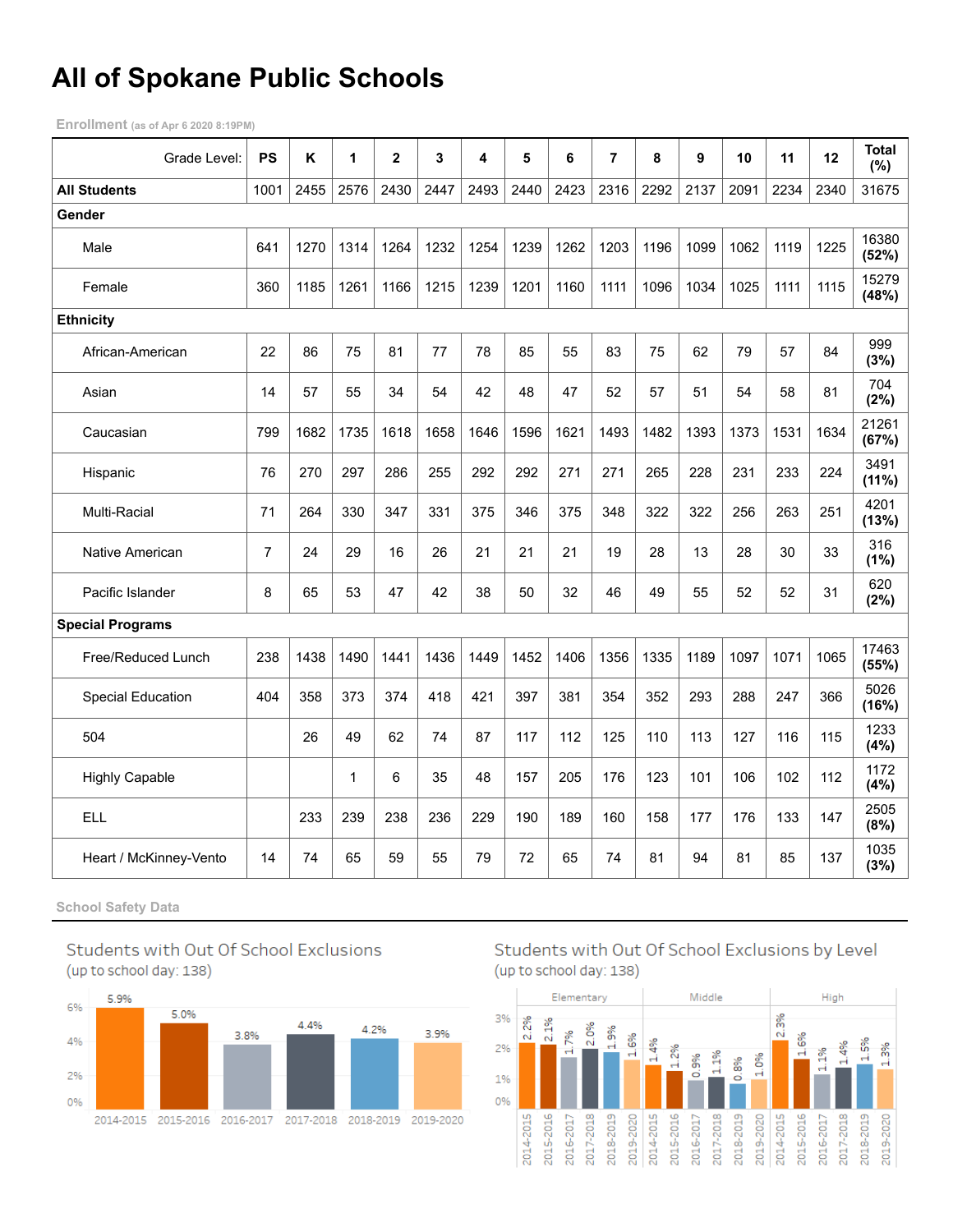#### 2019-2020 Disciplinary Actions (up to school day: 138)







#### Total Out of School Exclusions by Level (up to school day: 138)



### Total Out of School Exclusions by Grade

(up to school day: 138)



### Incidents Leading to Out of School Exclusions

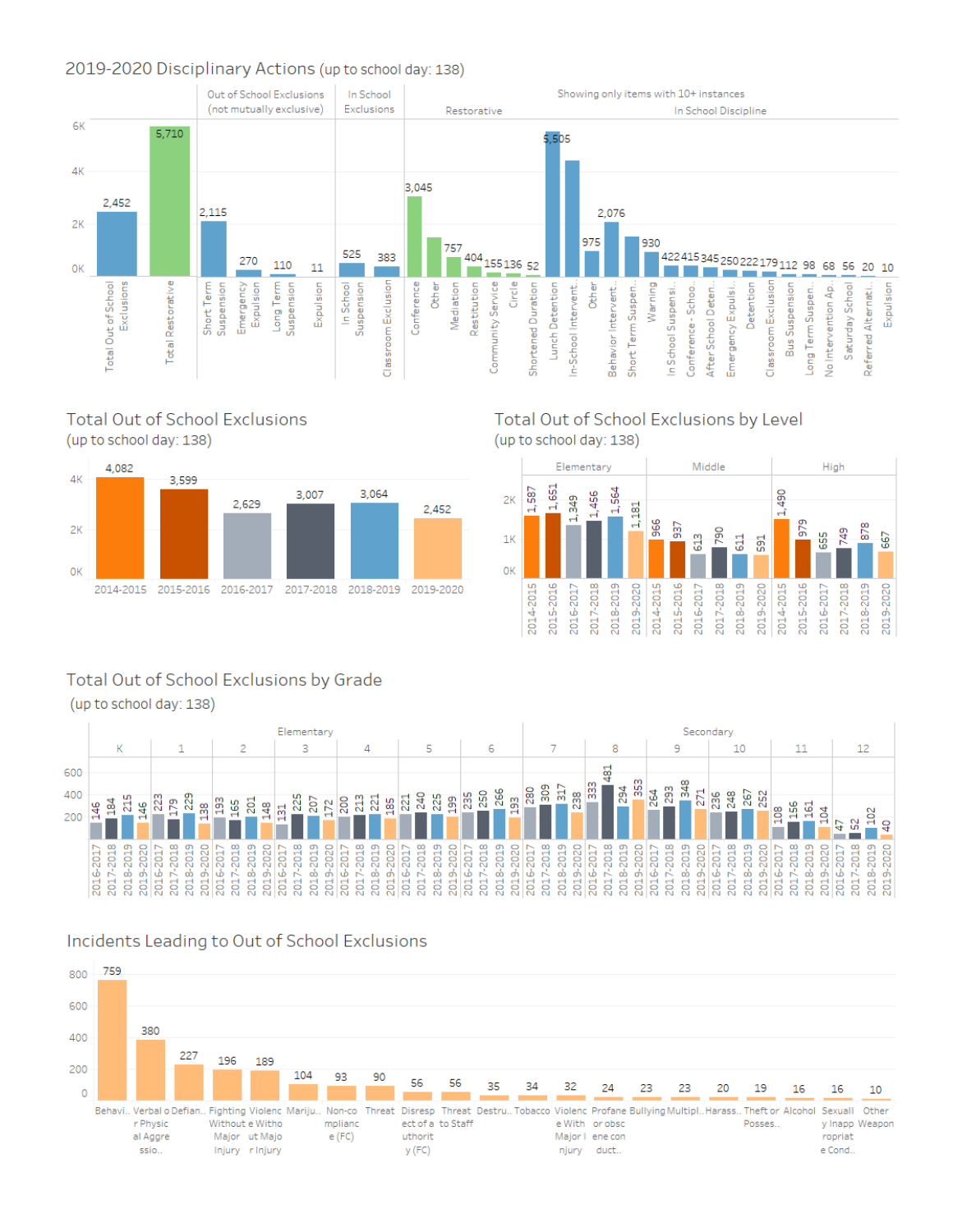

Students

Total Discipline



#### Current Disproportionality by Race

Percent of Total Out of School Exclusions



#### **Percent Currently Enrolled**



#### Current Disproportionality by Special Education

Percent of Total Out of School Exclusions



**Percent Currently Enrolled** 



#### Calls Requesting a Resource Officer



## Current Disproportionality by Special Programs

Percent of Total Out of School Exclusions



### Current Disproportionality by Disability



## Student Restraints by Resource Officers